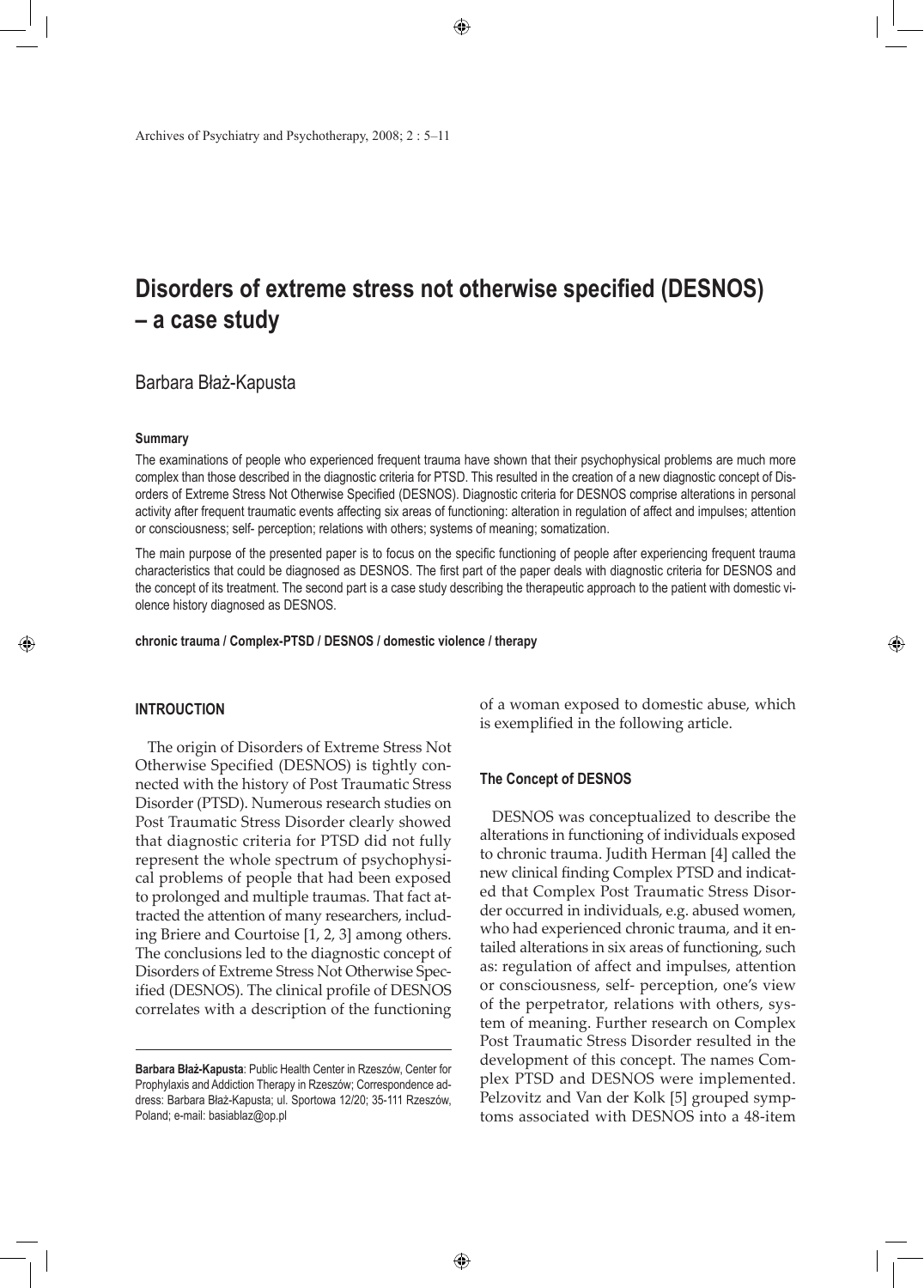## 6 Barabara Błaż-Kapusta

⊕

structured clinical interview assessing changes of the presence of DESNOS using seven subscales, measuring its current as well as lifetime prevalence. Such a symptom constellation was called DESNOS, while the instrument for comprehensive assessment of DESNOS was called SIDES (Structured Interview of Disorders of Extreme Stress). It is estimated that the concept of DESNOS entails numerous symptoms not found in PTSD [5]. The findings resulted in including the DESNOS symptom constellation into DSM IV –Field Trial [6]. Although DESNOS is not identified as a distinct diagnosis in DSM-IV, it stands as "Non-Specified Disorder Associated with Post Traumatic Stress." In ICD-10, disorders characteristic of DESNOS are constituted as a diagnostic category called lasting personality changes following catastrophic stress (e.g. having been exposed to traumatic events.)

It is debated whether Complex PTSD, as a formal diagnostic unit, should be included into the DSM-V classification currently in preparation. C-PTSD is to be described as chronic difficulties in many emotional areas and interpersonal functioning due to chronic traumatic experience. As an example of a typical patient diagnosed with DESNOS, the authors [8] put forth a woman who had never been taken proper care of as a child, who in her childhood had been sexually abused by her father, who also physically abused her mother. In her adolescence, she witnessed serious injuries of her friends after a car crash under the influence of alcohol. As an adult, she was raped and she lived with partners that abused her emotionally and physically.

#### **Symptoms of DESNOS**

DESNOS diagnostic criteria entail [8]:

Alterations in regulation of affect and impulses:

- • extreme emotional reaction, inappropriate to the situation,
- self-destructive behaviour, such as: eating disorders, self-injury,
- suicidal preoccupation,
- • sexual impulses or extreme sexual inhibition,
- problems in expressing or modulating anger.

Disturbances in attention and consciousness:

- • dissociative episodes and depersonalization,
- amnesia or hyperamnesia due to traumatic experience.

Disturbances in self-perception:

- negative views of themselves,
- feeling helpless, ineffectual,
- shame, ignominy, feeling guilty, blaming themselves,
- feeling dirty, disgraced, or marked with a stigma (stigmatization).

Disturbances in relationships:

- lasting lack of trust,
- revictimization.
- victimization of others.

#### Somatization:

- persistent pain,
- • difficulties in digestive, circulatory and cardiopulmonary systems,

◈

- conversion symptoms,
- sexual symptoms

Disturbances in meaning system:

- loss of belief,
- sense of helplessness and anguish.

#### **The treatment of DESNOS**

The clinical picture of DESNOS is multi-phased and it touches on almost all aspects of human functioning, therefore while planning therapeutic options, multiple approaches must be taken into account. The literature [7, 8] signifies the fact that proper diagnosis of the spheres of alterations described as DESNOS is essential in order to plan treatment. The treatment of DESNOS differs from the treatment of PTSD. While the PTSD therapy focuses on direct psychological consequences of traumatic experiences and specific traumatic memories, DESNOS therapy entails treatment of both traumatic experiences and other problems such as: inability to regulate emo-

Archives of Psychiatry and Psychotherapy, 2008; 2 : 5–11

◈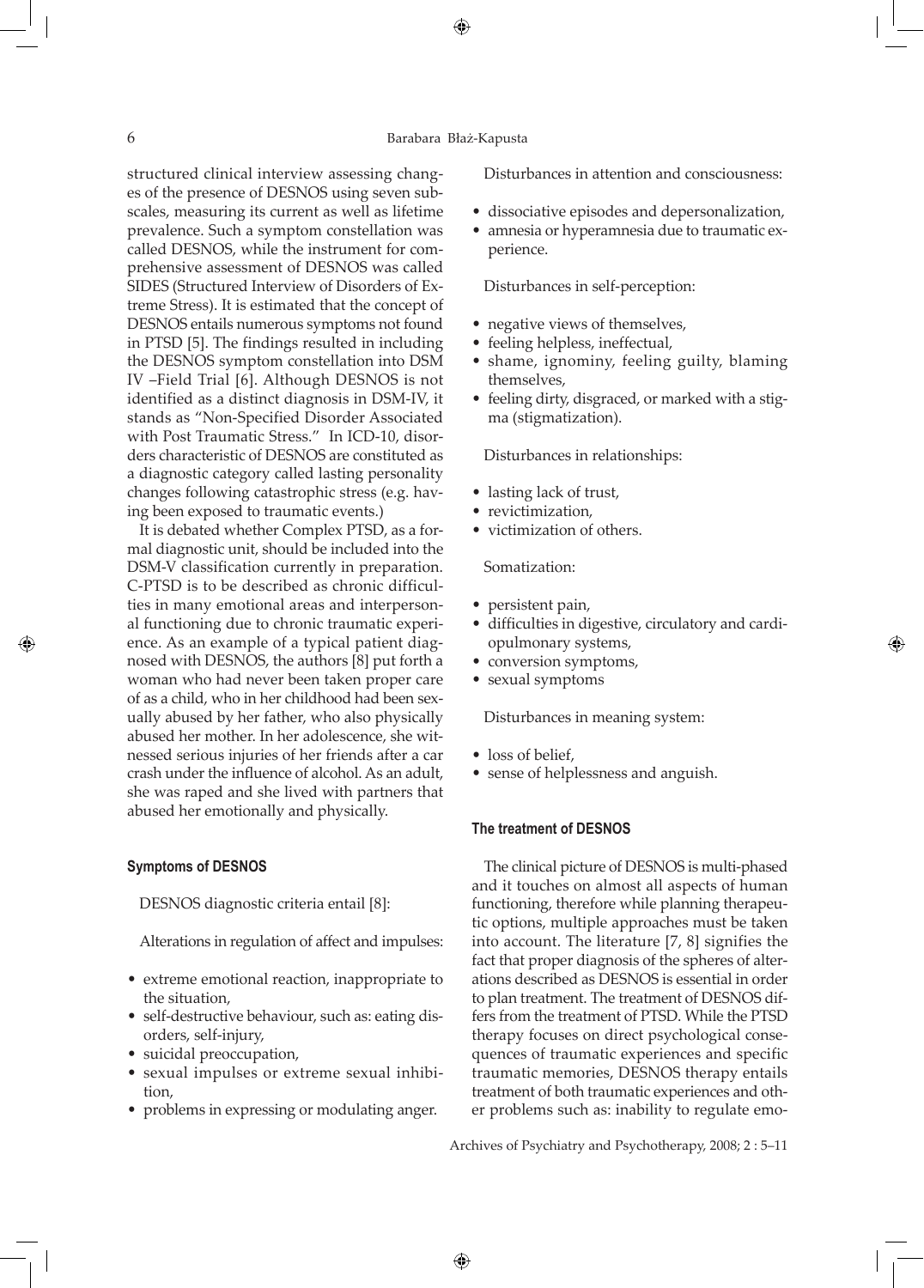◈

tions, dissociation and interpersonal problems [5]. Therapists treating chronic trauma should focus on the form of present trauma, how it is evident in their daily life and effects of trauma on individuals. Therapists ought to help their patients identify their current situation, both physical and emotional state, as well as avoid confrontation with reality due to past trauma. The concept of treatment of DESNOS that may be found in literature constitutes a multifaceted diagnosis entailing pinpointing problems in a patient's life and devising a practical treatment that is to be conducted in three stages: 1) stabilization, 2) processing and grieving of traumatic memories and 3) reconnection.

The phase of stabilization is comprised by mainly psycho-educational therapy. A therapist provides patients with basic information about the effects of trauma on individuals, both in the short- and long-term. Psycho-education helps patients identify the effects of trauma in their lives. This phase pays attention to the patients' physical well-being and aims at regulating their daily body functions such as sleeping and eating. A therapist deals with the patients' external environment in which they function. Safety is an important issue, and it should be checked whether patients coming for help feel safe. This is the phase of treatment where attention is to be paid to such aspects of therapeutic relations such as trust, safety, taking responsibility, developing boundaries as well as developing capacities for self-care and self-soothing.

◈

The second phase of treatment employs deep exploration into traumatic memories in order to convey them into a coherent narrative, while at the same time desensitizing of the intense negative affects associated with these memories. A very important aspect of therapy is to reveal the entire history of abuse. A clinician must bear in mind that only a small portion of the history of abuse is unveiled at the first meeting. In the beginning, a traumatic experience, e.g. sexual abuse in childhood is revealed. At this stage, clinicians should pay particular attention to signs of possible dissociation. While processing traumatic memories, patients may split off some aspects of their experience from their affects, beliefs, and somatic experiences. A therapist's task is to detect dissociation in their presence in factual reality. Asking gentle questions

Archives of Psychiatry and Psychotherapy, 2008; 2 : 5–11

like: "What's happening right now with you?", "Where are you?" is very helpful. Patients need to acquire such techniques to combat dissociation outside sessions.

The third phase of treatment shifts patients back into the world of relationships. It entails developing their sense of themselves in the outside world and exploring different activities.

## **CASE STUDY**

A patient X signed up for therapy stating as her main problem both physical and mental abuse by her husband. She was a 29- year-old married woman with a 3- year-old child and had been living with her husband for five years. Her husband started to abuse her after the wedding, but, according to the patient, she had noticed signs of his aggression and inappropriate behaviour (e.g. overcontrol, inability to compromise, mood fluctuation) earlier. There were incidents of physical abuse, when her husband smacked her a few times. She was notoriously ridiculed and humiliated by her husband, also in public. She had been planning to divorce him for years, but the fear and threat of losing a child restrained her. During the therapy she divorced him and received full parental custody over the children. The woman admitted having been always accompanied by violence. She was born when her mother was in her 2<sup>nd</sup> year of studies. Her mother pawned her off on the grandparents, as she was studying far from her town. The grandfather abused alcohol and he was often agitated. X let it be known that her grandparents used to take her to a neighbour of theirs where she stayed from morning till evening. The patient's father was aggressive towards her mother, her and siblings as long as she can remember. He was a violent man; he physically abused his wife, called her names and ridiculed her. Her mother hid the situation from her neighbours, pretending everything was normal. During adolescence, the patient tried to commit suicide twice. She ran away from home a few times. At the age of 17 she moved out to her grandmother's, only to return home at the age of 18, because her mother was afraid of the opinion of local society and wanted them all to live under one roof. When she was 16, she looked for help. She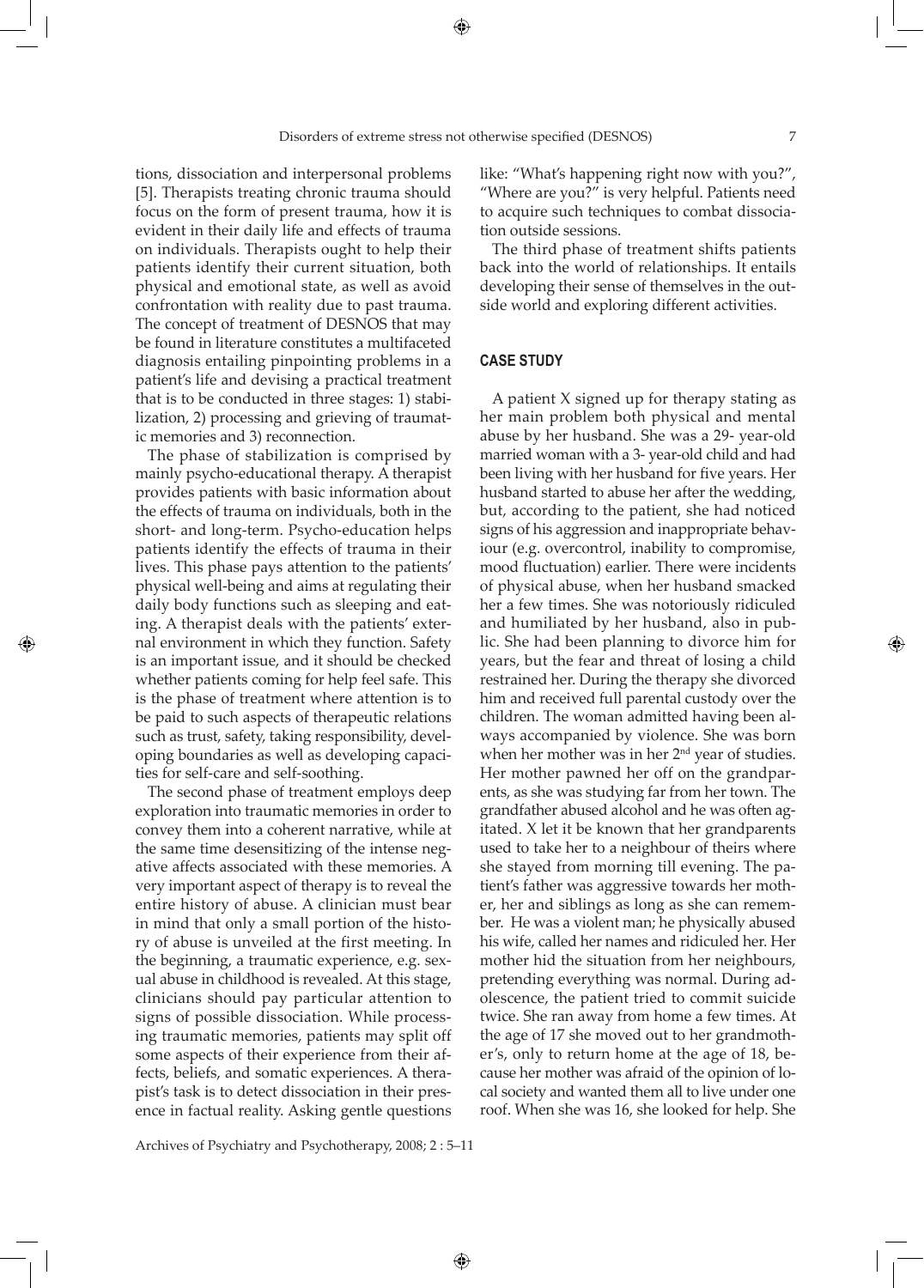wrote a letter to Children's Ombudsman Office describing her case, full of abuse. When Local Committee on Children's Rights representatives arrived at their home, her mother denied all the information she had supplied; furthermore, the mother castigated her for revealing their secrets. X treated her marriage as a way of separating herself from the dysfunctional family home.

## **The diagnosis**

◈

Despite the separation from her husband and cessation of violence, the patient's health half a year after the divorce was still unsatisfactory. The analysis of the history of her life as well as the assessment of trauma with the help of SIDES (the instrument to comprehensively assess the presence of DESNOS) and a Traumatic Questionnaire "O" allowed us to detect Complex Post Traumatic Stress Disorder. Alterations in all categories of diagnostic criteria for DESNOS were exposed. There were alterations in the regulation of affect and impulses (which were exhibited in extreme reactions) tendencies to a somber mood, periodical suicidal preoccupations, ever accumulating anger. In her interpersonal relationships, the patient had the feeling of being used or being pushed by others. X suffered from sexual inhibitions; not only did she shun herself from any contacts with men but she felt panic and fear of men, anticipating she would be hurt in these relationships. Other alterations revealed a frequent re-living of her past traumatic experience present in her consciousness in the form of intrusions (in everyday situations she experienced dissociations). In the self-perception sphere, the patient blamed herself for traumatic experiences – she assumed responsibility ("It was me who revealed the secrets, I need not have looked for help, and I hate my father but I should not"). X had the sensation of being alienated from society: "I am different, I have gone through so much, I will never be normal, nobody is able to understand me, I am worse than others." In the sphere of relationships she shunned herself from society, simultaneously yearning for and fearing any relationship. The patient formulated beliefs that were not constructive ("Life does not have any meaning, I am doomed to be alone, All men do harm, I will always be unhappy"). She frequently experienced somatic difficulties in her digestive system, headaches and decreased immunity.

## **The treatment**

The patient came for therapy while experiencing physical abuse from her husband. She was afraid of divorce, but she deemed it the only way to extricate herself from abuse. Her husband's threats that he would take the child should the divorce proceed made her feel scared. At this stage of therapy the objectives of psychological help were to offer support, give her all the necessary information and begin psycho-education about the effects of experiencing abuse. After the divorce (it went very smoothly) and achieving custody of her child, she started to complain about persistent depression, problems in relationships with others, and constant fear and uneasiness that she would not cope with the upbringing of her child all by herself. Goals were set with the patient stating that she wanted to come to terms with all that had happened, strengthen her self-evaluation and learn to deal with the traumatic past.

◈

The treatment began with "Phase One", entailing stabilization, which focused on establishing a sense of safety and stabilization through eliminating the source of violence. The next step was to eliminate her catastrophic preoccupations about her present situation (e.g. "I will not be able to cope with the upbringing myself"). The goal was to help her eliminate thoughts and aggressive behaviour such as: isolating herself from the society, depression, periodical suicidal preoccupations, concentrating on negative aspects. Psycho-education regarding violence and its' impact was also incorporated. During therapeutic sessions, treatment of somatic difficulties was also addressed. The patient felt tired, she frequently caught upper respiratory system infections, and she suffered from frequent headaches. After therapy she developed the capacities for self-soothing, which she practised at home.

Phase Two encompassed the work of exploring the traumatic memories in depth, and then desensitizing her from them. The analysis of her life exposed trauma from her childhood and revealed problems indicating DESNOS. The work

Archives of Psychiatry and Psychotherapy, 2008; 2 : 5–11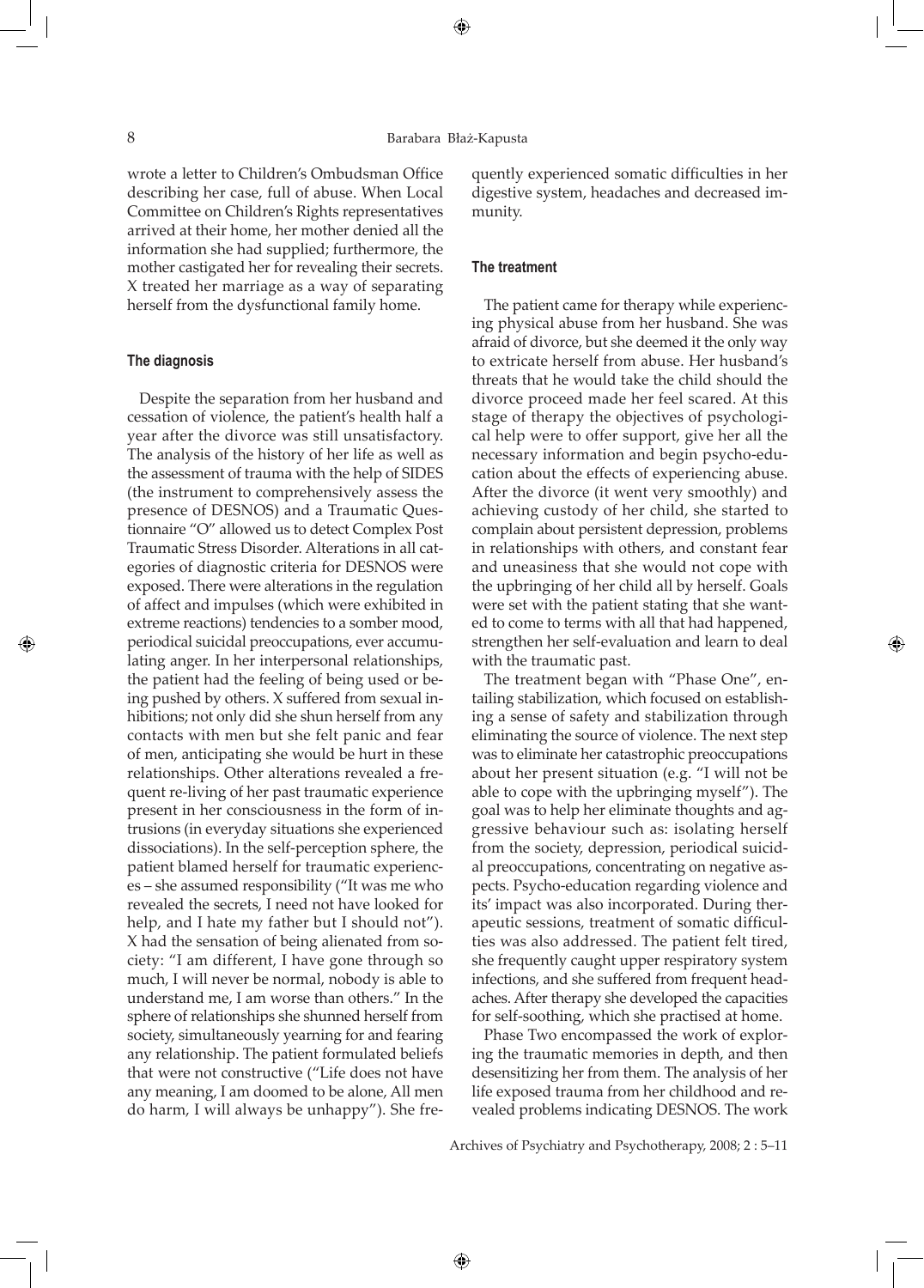to normalize the emotions associated with trauma that had accompanied her since childhood was initiated. Some faulty beliefs that reinforced her depressed affect and perpetuated a negative picture of herself and men were unveiled. The patient disclosed memories and recognized the effects directly associated with traumatic experiences from the past. After some time she let herself experience these effects and have needs that earlier, even in her childhood, no grown-up had ever detected nor did she ever acknowledge them herself. During that work, she found and processed many childhood memories and beliefs constituting the source of suffering that undermined her treatment, such as: "I will not handle that by myself, I only attract bad men, and I am no good." The fear associated with her maternity memories was stirred, e.g. "You are stubborn as a mule, like your father." The patient sought some positive aspects of her father, who she rejected and did not accept; she looked for her other features that had been mentioned by her friends or colleagues. During the therapy she found out that the person she was, as described by her father and mother, differed from the one that was liked and accepted by her friends and colleagues. The patient integrated these two different pictures, at the same time gaining knowledge of manipulations done by both her father – the perpetrator of violence, and her mother – the victim identified with the perpetrator. The patient assumed that her father's opinion an was effort to discredit her so as to let him get away with abusing the family, whereas her mother's opinions were aimed at keeping the secret and preserving the good image of the family in the local community. Additionally, this therapy exposed her husband's manipulations that had aroused her shame, guilt and inflicted self-aversion.

◈

After some time the patient met a man. It was a difficult moment in her psychotherapy. This new acquaintance reactivated all traumatic experiences in relationships with men: fear of being hurt, distrust, suspicion, apprehension. Former memories, at times in the form of dissociation, coincided with the present relationship. During meetings with the new man, the woman felt that she "was floating away" and that she heard her ex-husband's voice and his contemptuous remarks. She tried to separate her traumatic ex-

Archives of Psychiatry and Psychotherapy, 2008; 2 : 5–11

◈

perience from reality, getting aid from psychoeducation and her earlier sessions with rerunning of the trauma. The patient understood that, paradoxically, dissociations made her feel safer: "When I am floating away, I am not close to R, therefore, I am safe." At therapeutic sessions, she searched for other means of controlling the situation and regaining the feel of control in relationships with men.

In the third phase, the objective was to integrate the patients into the outside world. The patient discovered that she possessed a variety of constructive virtues, which she had not detected earlier nor had she ever paid any attention to. These were virtues that might strengthen social relationships, which she neglected as a result of being isolated by her husband and fears of being rejected or assumptions of others' reluctance towards her. This phase was just the beginning of the work on her self-perception. Previously, she had built self-perception based on her parents' or her husband's words. Now, she started to develop her own sense of herself as something other than a victim, based on her capabilities, knowledge and her roles as a mother and professional. Not only did it allow her to see a different image of herself but it also strengthened her self-perception. Needless to say, the internalization of the new image was not automatic; often, the patient returned to the former image, the image that had been built by her parents. The process of reconstructing the trauma step by step and having her see the inherent power in her as a child, then a teenager, then a woman bringing her child up on her own, earning a living and coping with all sorts of problems was long and arduous. In the last phase of the therapy, attention was shifted onto the realm of relationships in order to stimulate social relationships, find new intimate relationships and stay active in a professional sphere. Crises that appeared during the therapy were the consequences of visiting her parents and subsequent harm they inflicted on her. Her father and mother still discredited her, blamed her for the dissolution of her marriage, and induced the feeling of helplessness in her (e.g. "You won't get by, You won't cope with the upbringing of your child without a husband"). The patient realized they were wrong; nevertheless, she suffered emotionally. She evolved defence mechanisms

◈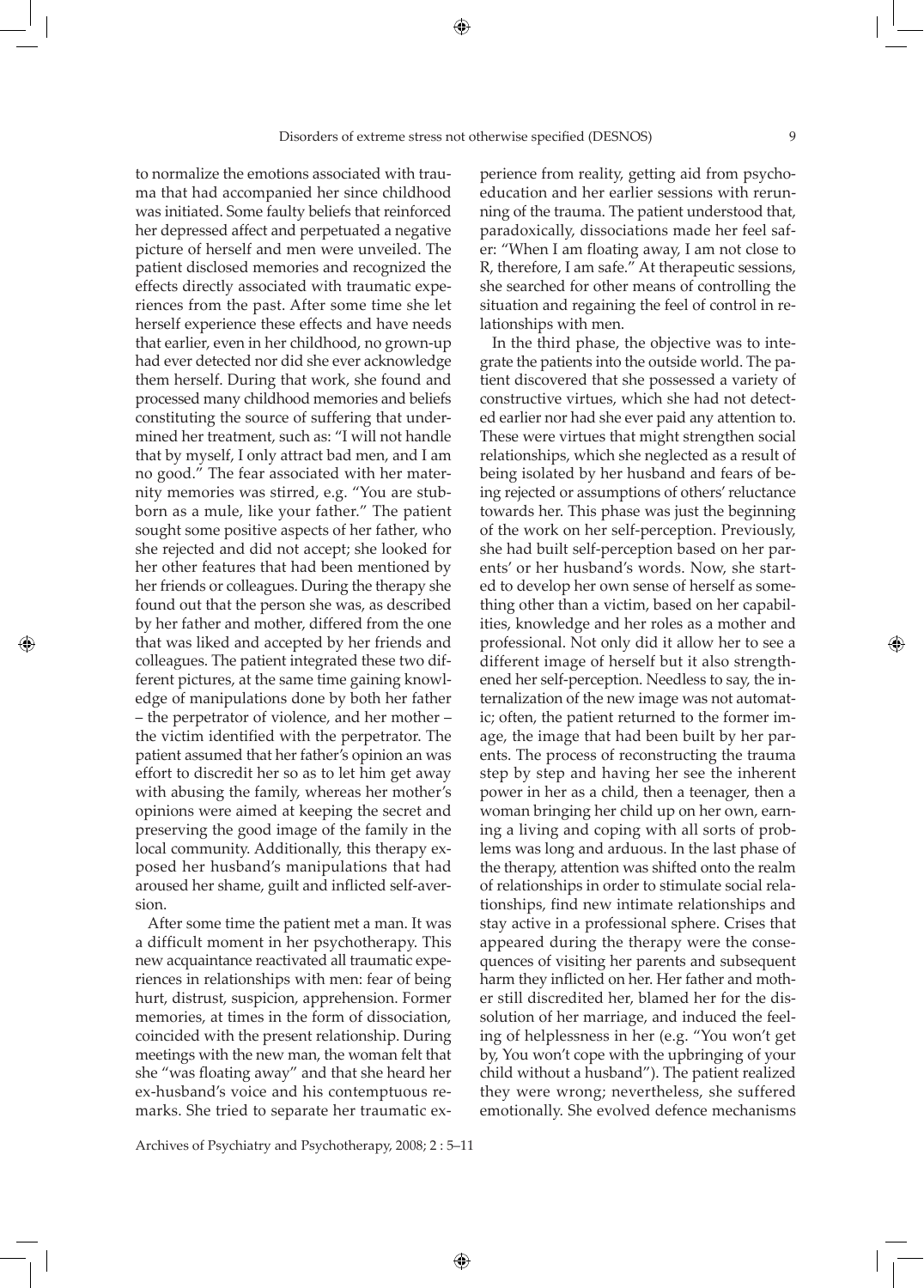## 10 Barabara Błaż-Kapusta

⊕

– she avoided visiting her parents, and she put up certain boundaries during discussions with them. Her new intimate relationship fell apart. She explained she recognized some disturbing behaviour in her partner, indicating the features she did not accept, e.g. silence in conflict situation, insinuations. In one of the sessions she declared: "I do not know if I will ever trust a man, it's possible I should be alone." This particular problem remained unsolved in the therapy. The patient may have problems trusting men due to her traumatic past experience. Might it be the effect of the imperfect capacities of therapists? Might it be the consequences of prolonged trauma that is beyond any possible correction? After a one and a half-year-long therapy all alterations were recapitulated, prior expectations were verified and the therapeutic contract was terminated. Control check-up using SIDES and Symptoms Questionnaire "O" revealed a significant decrease of symptoms associated with DESNOS. The patient herself summed it all up: "I want to try it by myself now."

## **CONCLUSIONS**

◈

Therapeutic work was based mainly on Cognitive-Behavioural Science techniques. While planning therapeutic help, functioning aspects of the patient such as dysregulated defence mechanisms, instilled core beliefs and the necessity to alter them were taken into account. Processes being developed during the sessions such as dissociation, anti-dissociation, and periodical resistance were constantly analyzed. While analyzing the therapeutic process, it is worth paying attention to the specificity of therapeutic relationship. Often times the patient emphasized the fact that she found it difficult to trust her therapist; she doubted the wisdom of starting the therapy. An especially important task at the beginning of the therapeutic process was establishing a safe therapeutic alliance, which was achieved via nondirective listening to the patient and clear identification of her past traumatic experiences.

 The concept of DESNOS helps to clarify the psychopathology of patients exposed to trauma of extended duration when they come for therapy. Awareness of the difficulty in functioning and characteristic background of individuals that meet criteria for DESNOS aids in effective treatment planning and focuses the attention of the therapist on possible challenges in the therapeutic process.

Based on the introduced therapeutic considerations and the analysis of the case, some principles come to mind that may be useful when planning and implementing therapeutic means on individuals with trauma of exteneded duration:

- Cessation of aggression in these case does not put an end to problems in the biopsychosocial functioning of individuals.
- It is vital that a specific diagnostic process should be performed evaluating the effects of long-term trauma on the functioning of individuals who meet criteria for DESNOS.
- The treatment for simple PTSD and DESNOS requires different approaches, as the treatment for DESNOS entails exploring past traumatic experiences in depth, focusing on those events that have had impact on shaping the personality and that ultimately have led to the point that all resources are exhausted and individuals can no longer cope with trauma.
- The treatment of DESNOS is conducted in phases as suggested in the available literature. Different therapeutic strategies are associated with each phase, which makes it clearly delineated

◈

• However, one must admit there is a pessimistic note: not all consequences of prolonged trauma are reversible, and at times a therapist faces the fact that "some things cannot be undone" mainly due to the traumatic exposure of extended duration or a pervasive effect of dysregulation in early childhood.

#### **REFERENCES**

◈

- 1. Briere J. Child abuse trauma: Theory and treatment of the lasting effect. Newbury Park: CA: Sage; 1992.
- 2. Briere J. Post-sexual abuse trauma: Data and implications for clinical practice. Journal of Interpersonal Violence 1987, 2: 367—379.
- 3. Courtoise ChA. Healing the incest wound: Adults survivors in therapy. New York: Norton; 1988.
- 4. Herman J. Przemoc, uraz psychiczny i powrót do równowagi. Gdańsk: GWP; 1998.

Archives of Psychiatry and Psychotherapy, 2008; 2 : 5–11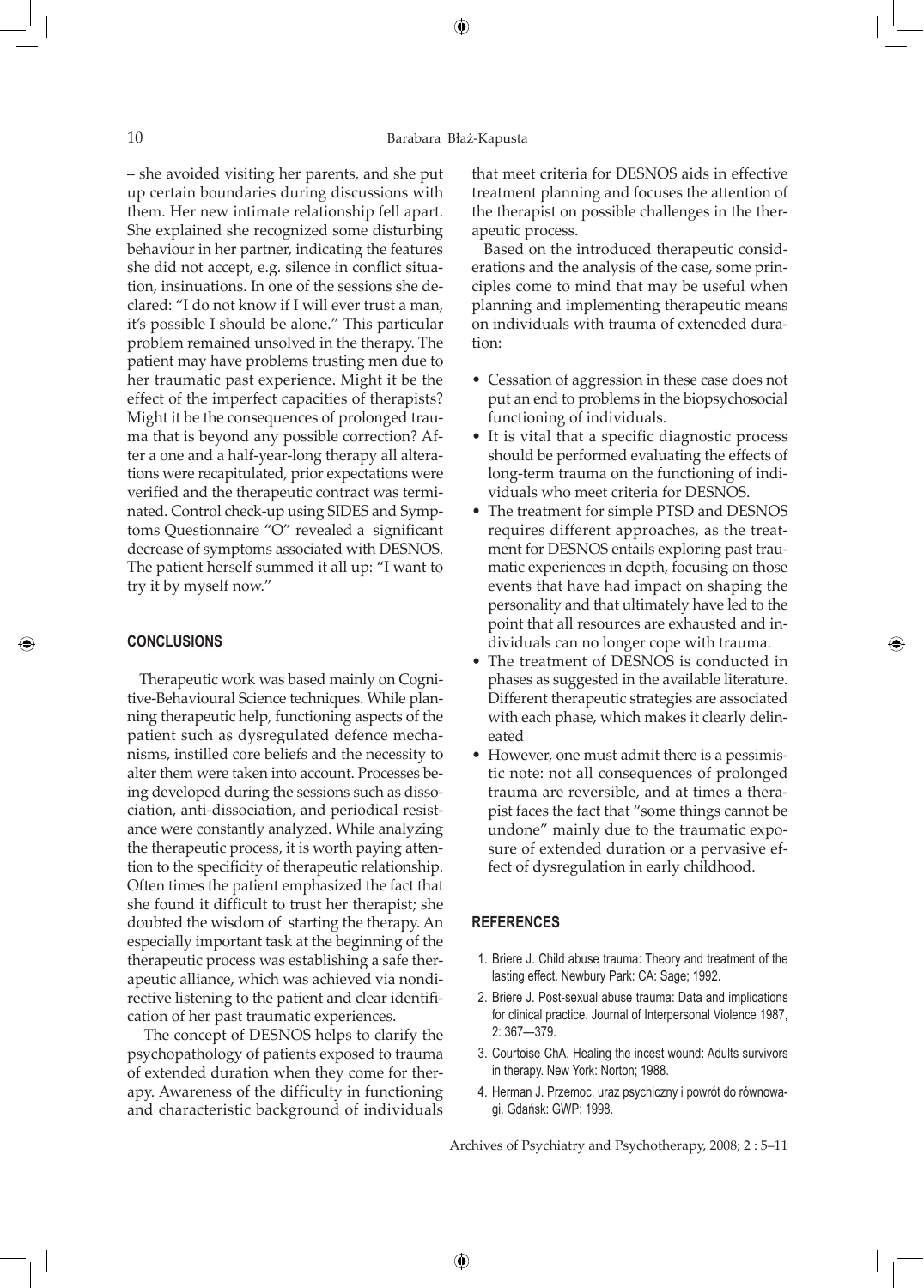$\bigoplus$ 

#### Disorders of extreme stress not otherwise specified (DESNOS) 11

- 5. Jongedijk R, Carlier I, Schreueder B, Gersons B. Complex posttraumatic stress disorder: An exploratory investigation of PTSD and DESNOS among Dutch war veterans. Journal of Traumatic Stress 1996, 9(3).
- 6. Lis-Turlejska M. Psychologiczne konsekwencje traumatycznego stresu - współczesne kierunki badań. Nowiny Psychologiczne 2000, 2.
- 7. Luxenberg T, Spinazzola J, Hidalgo J, Hunt Ch, van der Kolk B. Complex Trauma and Disorders of Extreme Stress (DESNOS). Part Two: Treatment. Directions in Psychiatry 2000, 21: 395—414.
- 8. Luxenberg T, Spinazzola J, van der Kolk B. Complex Trauma and Disorders of Extreme Stress (DESNOS) Diagnosis. Part One: Assessment. Directions in Psychiatry 2001, 21:373—392.

◈

- 9. Pelzovitz D, van der Kolk B, Roth S, Mandel F, Kaplan S, Resick P. Development of a Criteria Set and a Structured Interview for Disorders of Extreme Stress (SIDES). Journal of Traumatic Stress 1997, 10: 3—16.
- 10. van der Hart O, Steele K, Ford J. Introducing issues in the Treatment of Complex PTSD. Traumatic Stress Points 2000, 15(4): 10—11.
- 11. van der Kolk B. The Assessment and Treatment of Complex PTSD. In: Yehuda R. Traumatic Stress. American Psychiatric Press; 2001.
- 12. van der Kolk B, Pelzovitz D, Mandel F, McFarlane A, Herman J. Dissociation, affect dysregulation and somatization: The complexity of adaptation of trauma. The American Journal of Psychiatry 1996, 153: 83—93.

Archives of Psychiatry and Psychotherapy, 2008; 2 : 5–11

◈